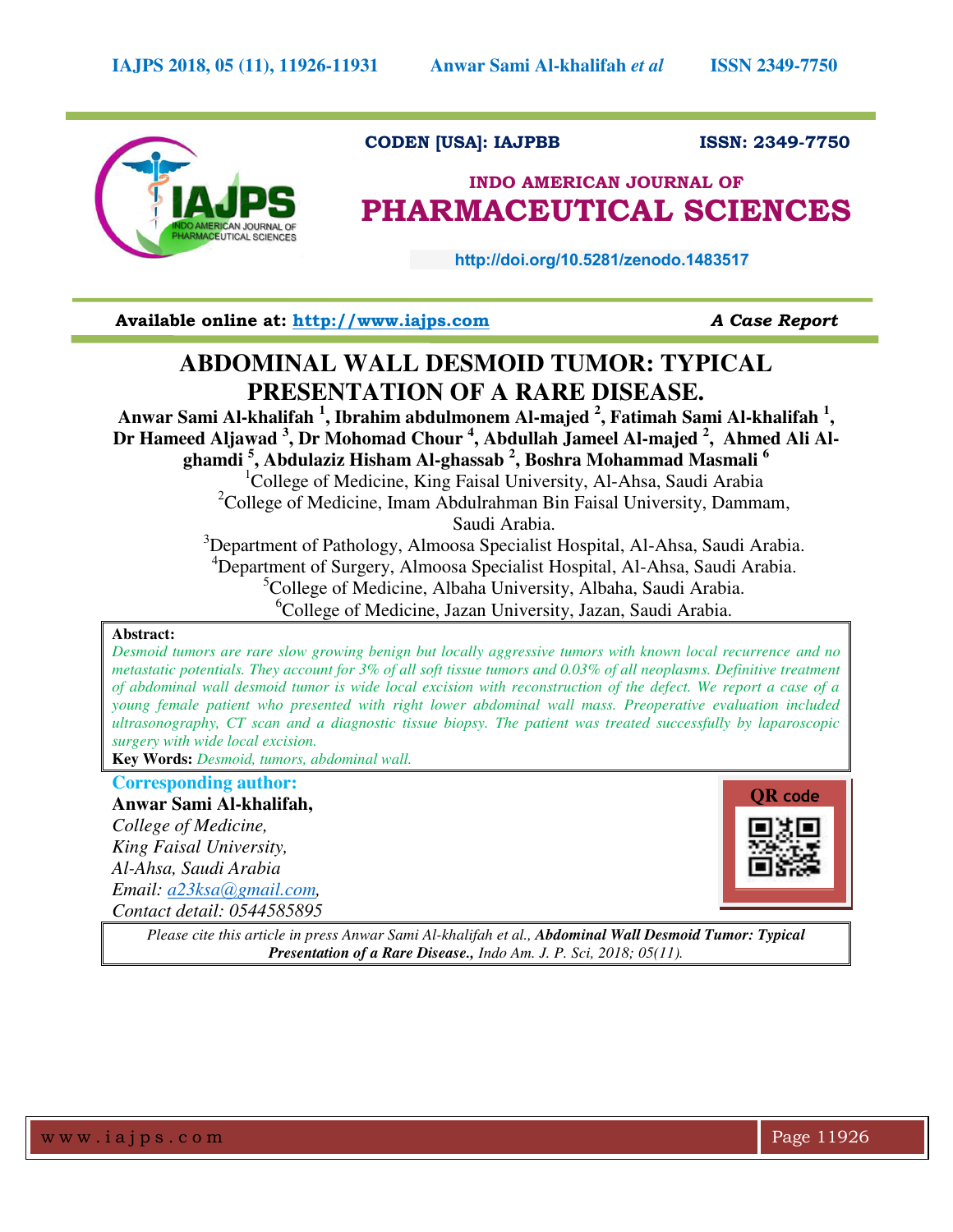### **INTRODUCTION:**

Desmoid tumors (DT) also known as aggressive fibromatoses are very rare slow growing benign tumors. It originates from fascial or muscle aponeurotic structures that foster fibroblast proliferation. Desmoid tumor account for 3% of all soft tissue tumors and 0.03% of all neoplasms. Although aggressive fibromatosis does not have the ability to metastasize, it is characterized by locally aggressive growth with destructive infiltration of the surrounding tissues and high rates of local recurrence despite surgical resection, leading to significant functional impairments and morbidity. It has an estimated incidence of 2-4 cases per million people, they are usually diagnosed among fertile female patients between the ages 12-40 [2]. DT is rare during menopause, and it increase in size during pregnancy, which supports the estrogen-stimulated tumour growth hypothesis [3]. 37-50% of desmoid tumors are localized in the abdominal area, and in some cases, they are entailed in the areas of previous trauma, scars or irradiation [4]. 5-10 % of abdominal desmoid tumors is associated with familial adenomatous polyposis (FAP) and it is a major cause of morbidity and mortality especially in patients who undergone colectomy [5].

This report presents a case of abdominal wall desmoid tumor in a young female who had a history of caesarean delivery. This is the second case of abdominal wall desmoid tumour reported in Saudi Arabia. Informed consent was obtained from the patient prior to the study.

#### **CASE PRESENTATION:**

A 28-year-old female presented with right lower abdominal wall painful mass for two weeks. The pain is aggravated by movement and coughing and not radiating to other sites. The patient had caesarean delivery 2 years ago. On physical examination there was a tender mass in the right iliac fossa, measuring 6 cm in maximum dimension, with a smooth surface. The mass was oval, hard, non-pulsatile, noncompressible and non-reducible. The skin overlying the mass moves freely. The regional lymph nodes were not palpable. Superficial ultrasonography revealed subcutaneous irregular shaped ill-defined, homogenously hypoechoic lesion, measuring (60 x

30 mm). The lesion is vascular, showing regular arterial vascularity (Fig.1). CT scan of the abdomen and pelvis was done and revealed hypodense slightly enhancing soft tissue solid mass within the right rectus abdominus muscle at the level of iliac crest measuring (6 x 8 x 3.5 cm). The mass was localized at the muscle, and totally separable from underlying structure suggesting the diagnosis of abdominal wall desmoid tumour (Fig.2, 3,4). Ultrasound guided True-Cut biopsy was performed, and histological examination revealed proliferation of elongated slender spindle cells of uniform appearance arranged in sweeping bundles and set in a collagenous stroma containing blood vessels with mild perivascular edema. The cells have a small non-hyperchromatic staining nucleus with 1-3 minute nucleoli and atypia. The tumor cells show scattered mitotic figures. No necrosis is seen (Fig.5). Immunochemistry stains were performed which revealed that the tumour cells show variable nuclear and diffuse cytoplasmic staining for Beta-Catenin. The tumor cells are flat negative for C-KIT and desmin. Therefore,<br>histopathology examination supported by histopathology examination supported by immunohistochemistry staining confirmed the diagnosis of desmoid tumor.

After preoperative workup, the patient was planned for laparoscopic excision of the tumor. Three trocars were used, the tumor borders were easily identified and stay sutures were used for easy manipulation. The mass was completely resected using Ligasure® device with 1 cm margin from surrounding muscles. The aponeurosis of the external oblique muscle was intact. The resulting defect was approximated by separated sutures using 2.0 synthetic absorbable thread and reinforced with a 15x10 cm Parietex™ composite mesh fixed in place using AbsorbaTack™ fixation device. The specimen was extracted using a laparoscopic retrieval bag after enlarging the camera port site (Fig.6).

The final histopathological report of the resection confirmed desmoid tumor with negative surgical margins. The postoperative course was uneventful and the patient was discharged on postoperative day two. She was followed in the out-patient department after 1 week and 2 weeks and will have a follow up CT scan after 6 months.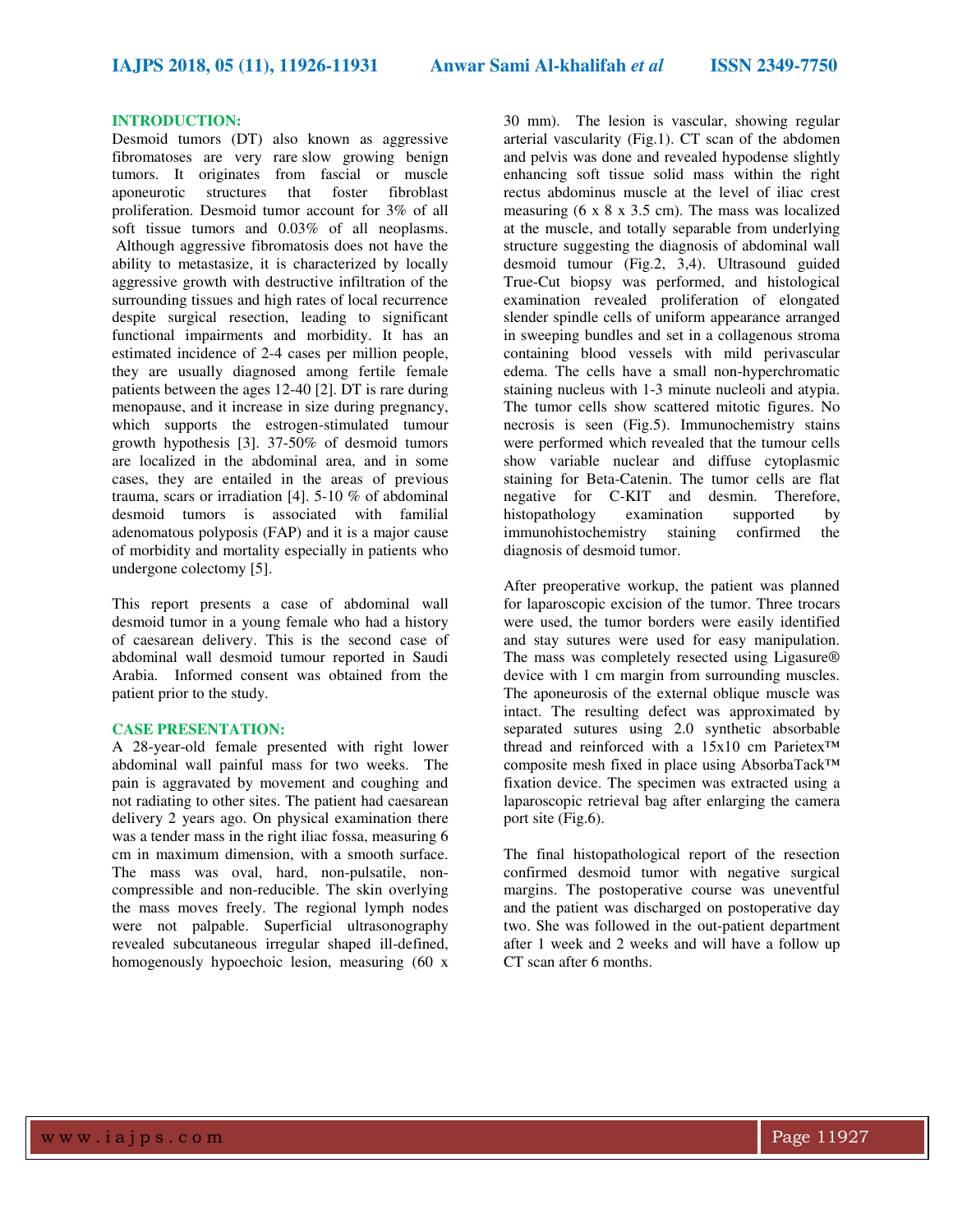

**Figure 1: Superficial ultrasonography revealed an irregular shape ill-defined homogenously hypoechoic lesion, measuring ( 60 x 30 mm )** 





**Figure 3 Axial cut**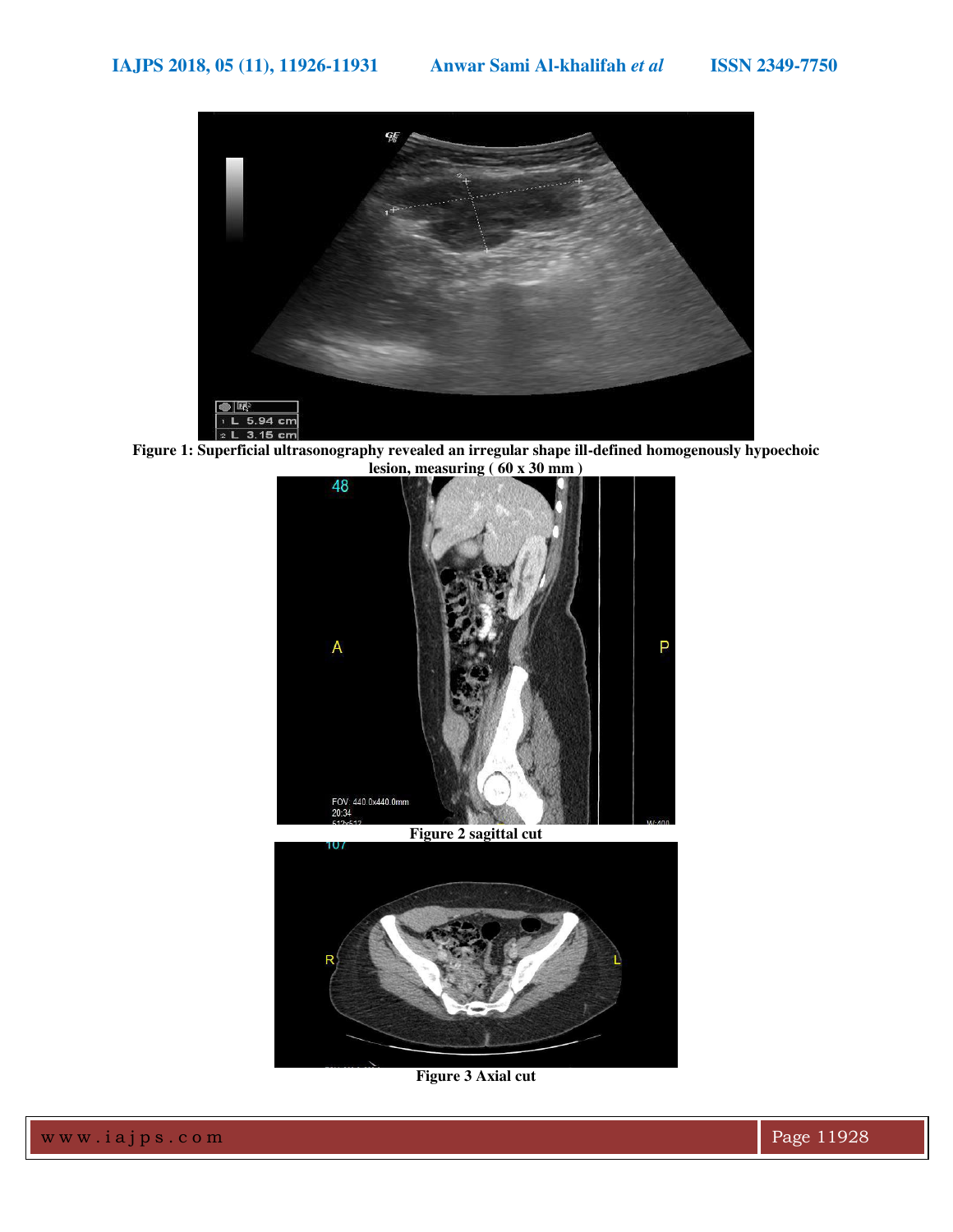

**Figure 4 coronal cut** 

**Figures 2,3,4: CT scan demonstrates hypodense slightly enhancing soft tissue solid mass seen at right rectus abdominus muscle at the level of iliac crest measuring (8 x 6 x 3.5 cm). The mass localized at the muscle and totally separable from underlying structure.** 



**Figure 5 Microscopic view of the excised abdominal wall desmoid tumor demonstrating bland appearing hypocellular spindle cells infiltrating skeletal muscle fibres with atrophic and degenerative changes of the muscle; Hematoxylin and eosin staining).**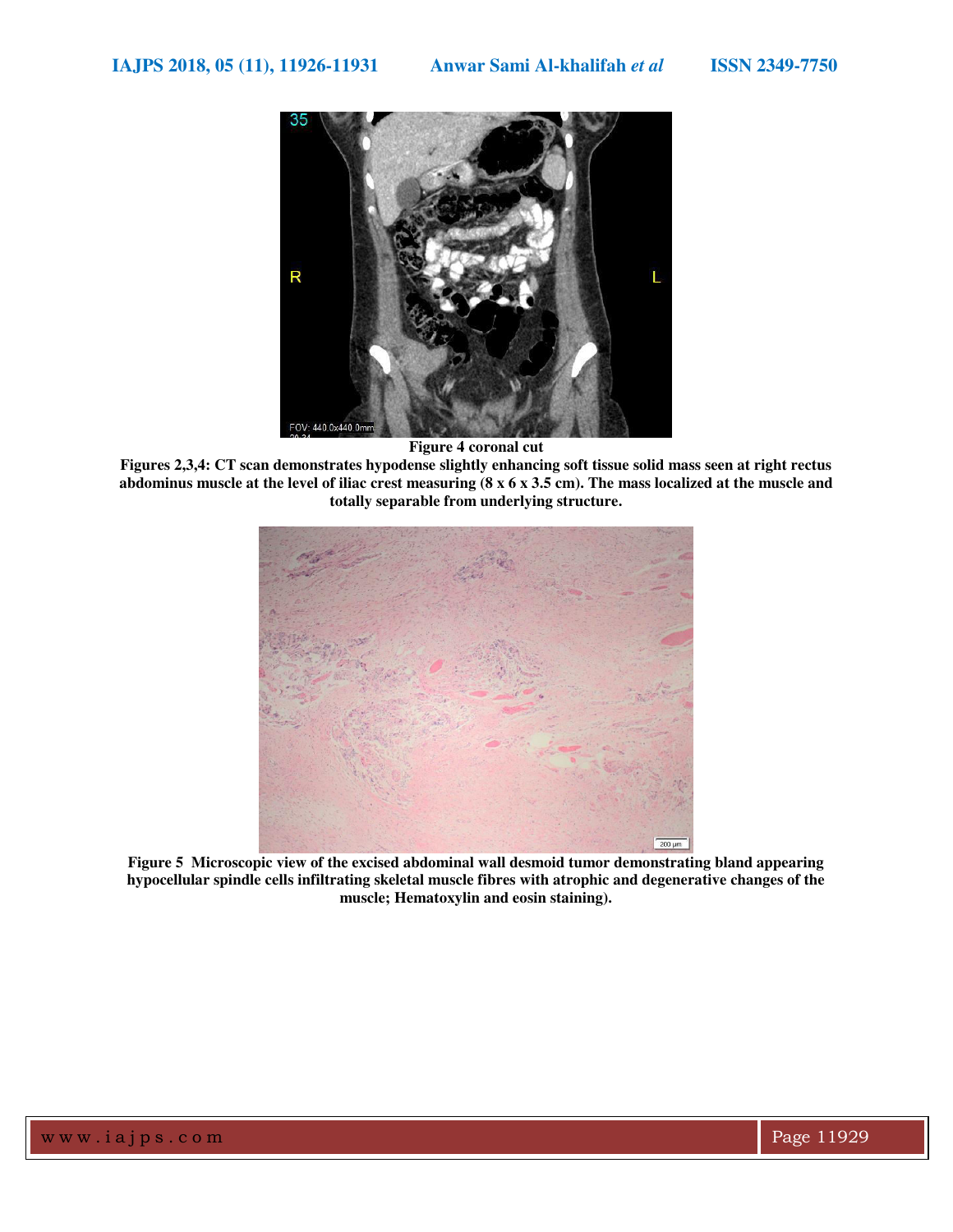

**Figure 6: Macroscopic view of the excised abdominal wall specimen.** 

### **DISCUSSION:**

Desmoid tumors are benign fibrous neoplasm originating from fascia and muscle aponeurosis with an infiltrative growth. They can be classified into intra-abdominal, extra-abdominal, multiple, familial or as part of FAP syndrome [6]. There is an association with female gender of child-bearing age, familial adenomatous polyposis, surgical trauma and estrogen hormone that acts as tumor growth factor, which makes the prevalence of desmoid tumor to be higher in women who experienced pregnancy and rare in males. Recurrence rate of DT depends on the tumour size, therapy and negative surgical margin but overall recurrence occurs in up to 45% [7]. Our patient was a 28 years old female in her child-bearing age, she had a history of pregnancy and surgical trauma which supports the literature. Several imaging methods are used for the diagnosis of desmoid tumours including ultrasonography, CT scan and MRI. On ultrasonography, DT appear as a welldefined smooth lesion with variable echogenicity. CT scan can localize the tumor and excludes metastasis and it demonstrates ill- or well-defined lesion with high attenuation relative to the muscles. On MRI, the findings that support the diagnosis of DT include poor margination, low-signal intensity on T1 weighted images and heterogeneity on T2-weighted images, and variable contrast enhancement. Beside imaging methods, a definitive diagnosis must be established with histopathological examination. Characteristic histopathological features of desmoid tumor include infiltrative spindle cell proliferation of uniform appearance set in a collagenous stroma and<br>infiltrating skeletal muscle fibres. infiltrating Immunohistochemistry staining can provide a

valuable tool in supporting the diagnosis. DT cells can be partially positive for actin however they are negative for desmin [8]. Most helpful is staining for Beta-Catenin which is highly supportive for DT. Definitive treatment of abdominal wall desmoid tumor is wide local excision with reconstruction of the defect and any surrounding tissue involved by the tumor must be resected as well. Local recurrence rate is  $20\%$  to  $77\%$  in the presence of positive surgical margins or incomplete tumour resection. Other margins or incomplete tumour resection. treatment options such as radiotherapy, chemotherapy and endocrine therapy must be considered in patients with inoperable tumour, local recurrence or incompletely excised lesions. Metastasis has not been reported in any patients with desmoid tumor [9].

#### **CONCLUSION:**

DT should be considered in female patients of childbearing age who present with abdominal wall mass. Laparoscopic approach is safe and can be done in selected cases.

Patients need long follow up plan to early discover any potential recurrence.

#### **Declaration:**

Funding: None

#### **Conflict of interest:**

The authors declare that there is no conflict of interest regarding the publication of this paper.

#### **REFERENCES:**

1. [Overhaus](https://www.ncbi.nlm.nih.gov/pubmed/?term=Overhaus%20M%5BAuthor%5D&cauthor=true&cauthor_uid=12890284) M, [Decker](https://www.ncbi.nlm.nih.gov/pubmed/?term=Decker%20P%5BAuthor%5D&cauthor=true&cauthor_uid=12890284) P[, Fischer](https://www.ncbi.nlm.nih.gov/pubmed/?term=Fischer%20HP%5BAuthor%5D&cauthor=true&cauthor_uid=12890284) HP, [Textor](https://www.ncbi.nlm.nih.gov/pubmed/?term=Textor%20HJ%5BAuthor%5D&cauthor=true&cauthor_uid=12890284)  HJ, an[d Hirner](https://www.ncbi.nlm.nih.gov/pubmed/?term=Hirner%20A%5BAuthor%5D&cauthor=true&cauthor_uid=12890284) A. Desmoid tumors of the